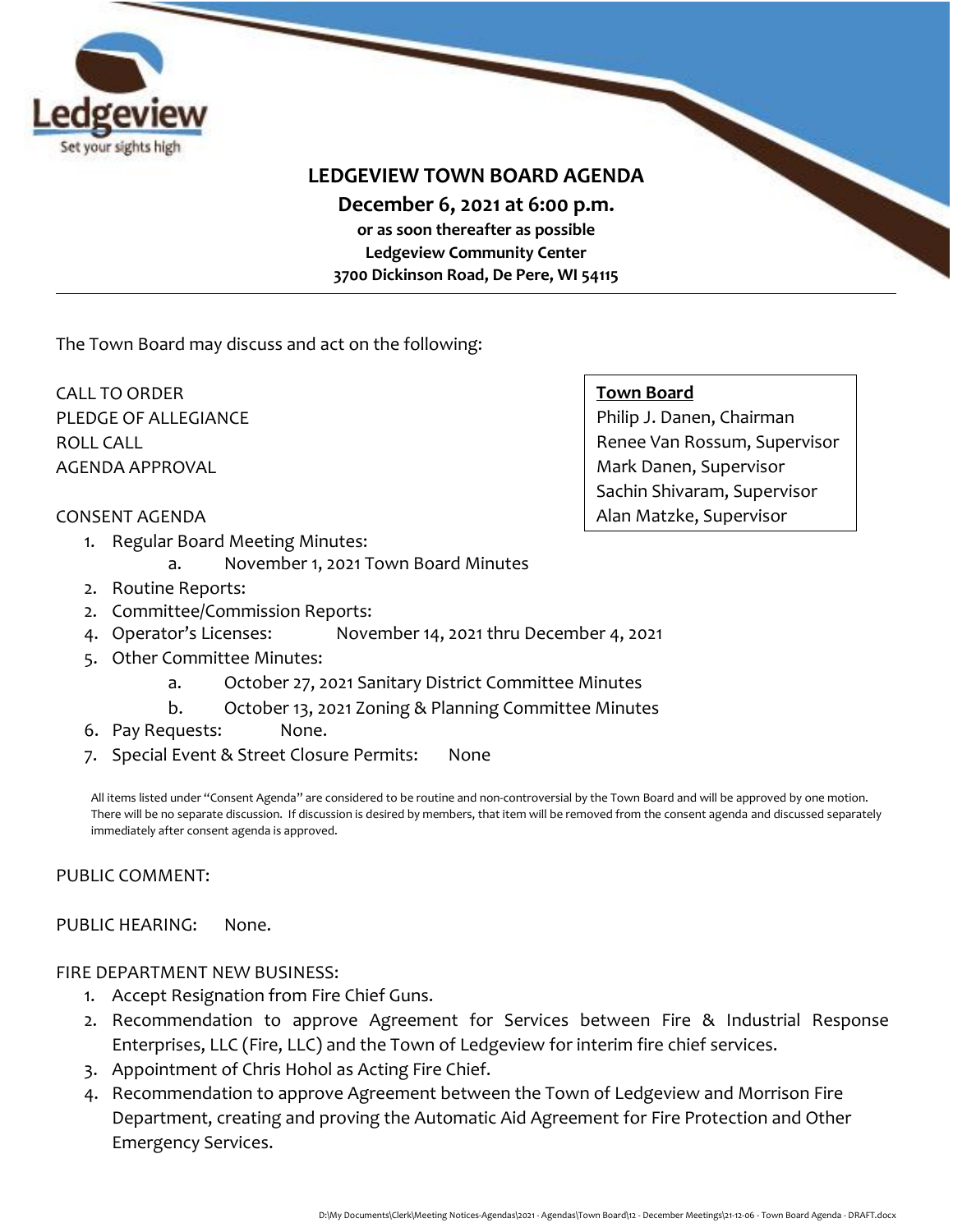5. Recommendation to amend various sections of the Bylaws, Rules, and Regulations of the Ledgeview Fire Department.

## ZONING & PLANNING:

- 1. Review and make recommendation on a Building, Site, and Operations Plan request by Terry Smits (owner) to install a garage door, fence in the outdoor alcohol area, and make parking lot improvements at parcel D-121, located at 3361 Main Street on the NW corner of Main Street/CTH R and Wall Street/Elmview Road.
- 2. Review and make recommendation on a request by Garritt Bader (owner) for a Building, Site, and Operations Plan Application on parcel D-1601 through D-1622 located at 2200 Dickinson Road for a new office building.

## OLD BUSINESS:

1. Continued discussion for Cocoon Brewing, on the request for approval on a Building, Site, and Operations Plan request by Todd Hietpas, Performa Inc. on behalf of Mike Walters (owner) to construct a brewery and taproom at parcel D-375-5, located on the NW corner of CTH GV/ Monroe Road and Kaftan Road.

## NEW BUSINESS:

- 1. Request from Ryan Radue, Developer on behalf of J&A Lakeside Properties, LLC consideration by the Town to finance the construction of right-of-way and related utilities for Grand Ridge Estates First & Second Addition plats.
- 2. Review and take action on the annual Quarry and Blasting Permits Renewals.
	- a. Scott Construction: Annual Quarry Permit & Annual Blasting Permit
	- b. Kocken Stone Products: Annual Quarry Permit & Annual Blasting Permit
	- c. Northeast Asphalt: Annual Quarry Permit & Annual Blasting Permit
- 3. Request for approval to purchase the iamGIS Asset Management Software.
- 4. Request for approval to purchase a 2022 Bobcat E50 Mini Excavator.
- 5. Approve Resolution 2021-045 Approval for the Use of Sixty Foot Roadway Right-of-Ways in Stone Fence Preserve for Prairie Clover Court.

### COMMUNICATIONS: None.

### ORDINANCES:

- 1. Third & Final Reading
	- a. Ordinance 2021-021 Repeal and Recreate Section 1-19, Chapter 1, General Provisions Article II, Fees and Penalties.
- REPORTS: Administrator, Clerk, Treasurer, Planner, Zoning Administrator, Engineer, Park & Recreation Director, Director of Public Works, Fire Chief, and Board Comments.

## APPROVAL OF THE VOUCHERS

### CLOSED SESSION:

1. The Town Board may convene into closed session pursuant to WI State Statute 19.85 (1)(e) Deliberating or negotiating the purchasing of public properties, the investing of